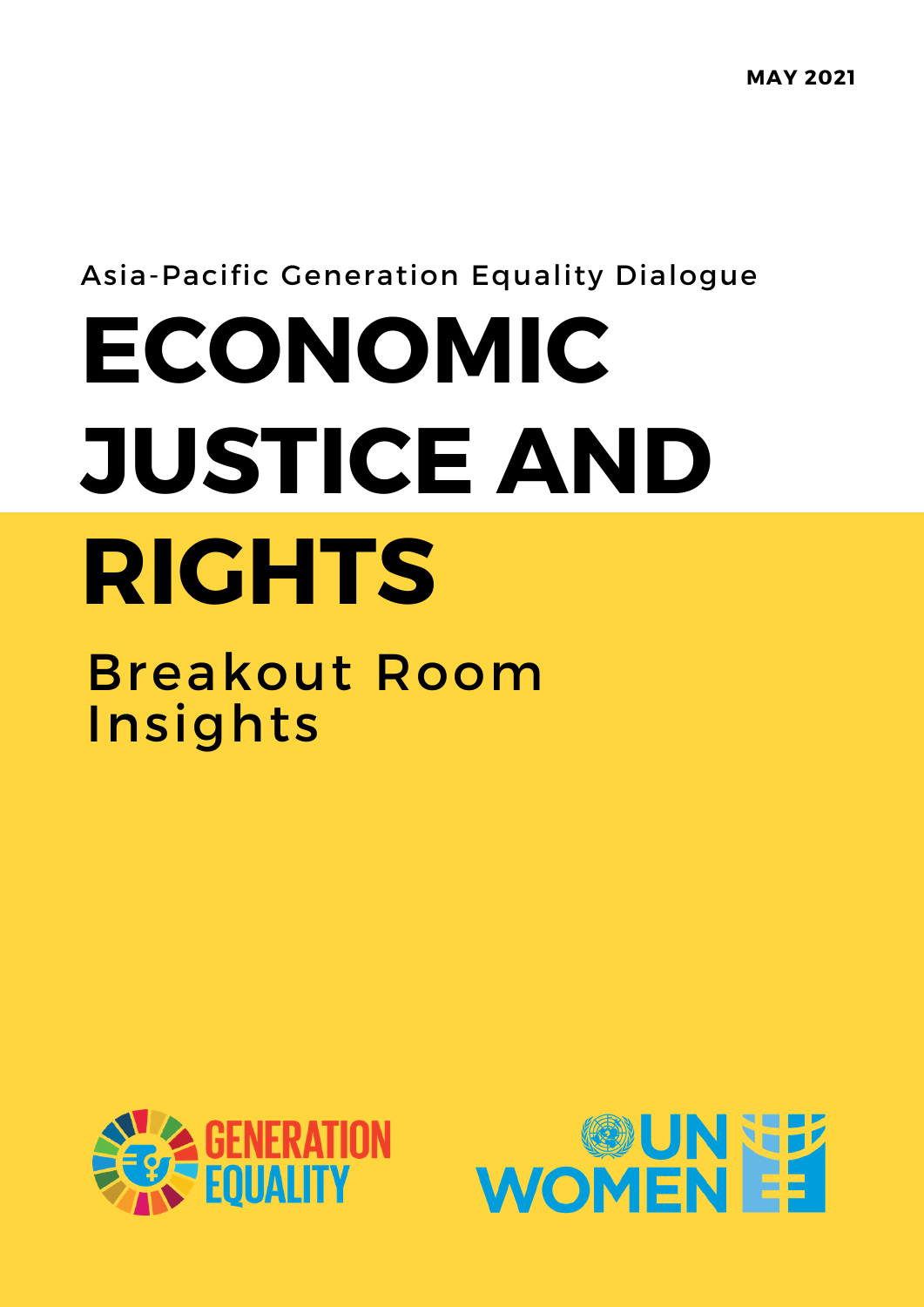**ACTION ROOM 1:** INCREASE WOMEN'S ECONOMIC EMPOWERMENT BY TRANSFORMING THE CARE ECONOMY

### **Facilitator:**

**Bharati Silawal-Giri** Chair-National Network Against Women and Girls Trafficking (NNAGT) & Founder Member - Human Rights Organisation of Nepal (HURON)

#### **Discussant 1:**

**Keiko Nowacka** Senior Social Development Specialist (Gender and Development), Asian Development Bank

**Discussant 2: Nadira Yusoff** Founder and Chief Executive Officer, Kiddocare

WE HAVE AN OPPORTUNITY TO THEN COLLECTIVELY DISCUSS AND IDENTIFY:

(i) 2-3- Priority actions for this region for the next 5 years (based on the area of discussion) – and we can link these recommendations to other concerns for women and girls

(ii) Up to 2 recommendations of: (a) strategies and/or (b) opportunities for strengthening multi-stakeholder intra-regional collaboration and collective action. It would be good to be clear on which kinds of collaboration will be key

# **KEY INSIGHTS FROM THE BREAKOUT GROUP DISCUSSION:**

## **INSIGHT 1**

The care economy must be treated like any other economic sector, meaning that broad investments, policies, and regulations are put into place to ensure affordability, accessibility and quality care provision

## **INSIGHT 2**

Technology and innovative market-based solutions have the ability to provide opportunities for decent work for some women while allowing working women to take full advantage of paid work outside the home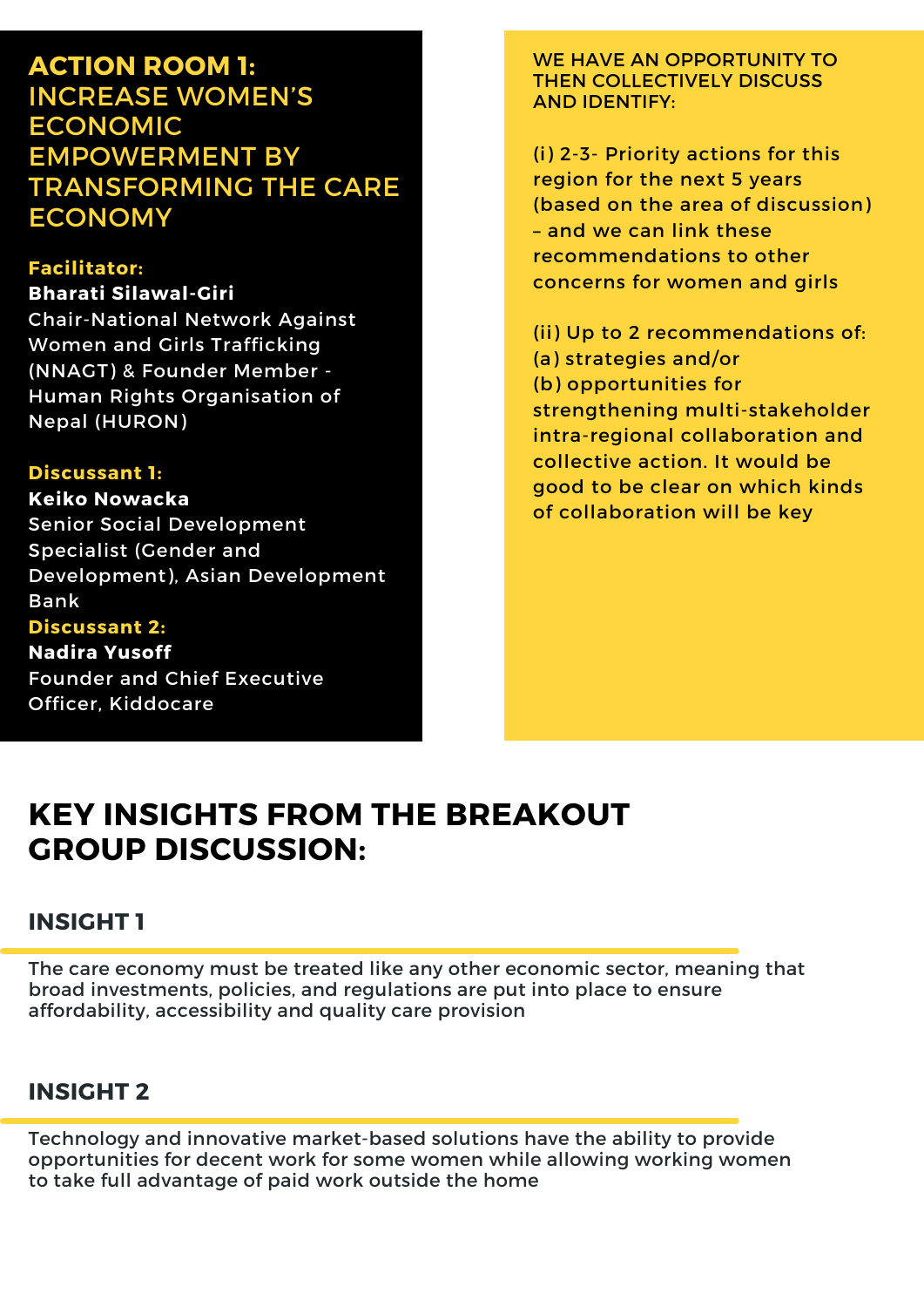# **KEY RECOMMENDATIONS FROM THE BREAKOUT GROUP DISCUSSION:**

**RECOMMENDATION 1**

Governments must take a **holistic approach** to the care economy that includes measures such as **infrastructure investments, subsidy provision and upskilling and certification for caregivers**

**RECOMMENDATION 2**

Collecting and generating **stronger gender data around women's economic empowerment** and specifically women's care burdens must be a priority

**RECOMMENDATION 3**

Addressing the care economy requires **intraministerial coordination and collaboration**. It cannot be siloed to women's ministries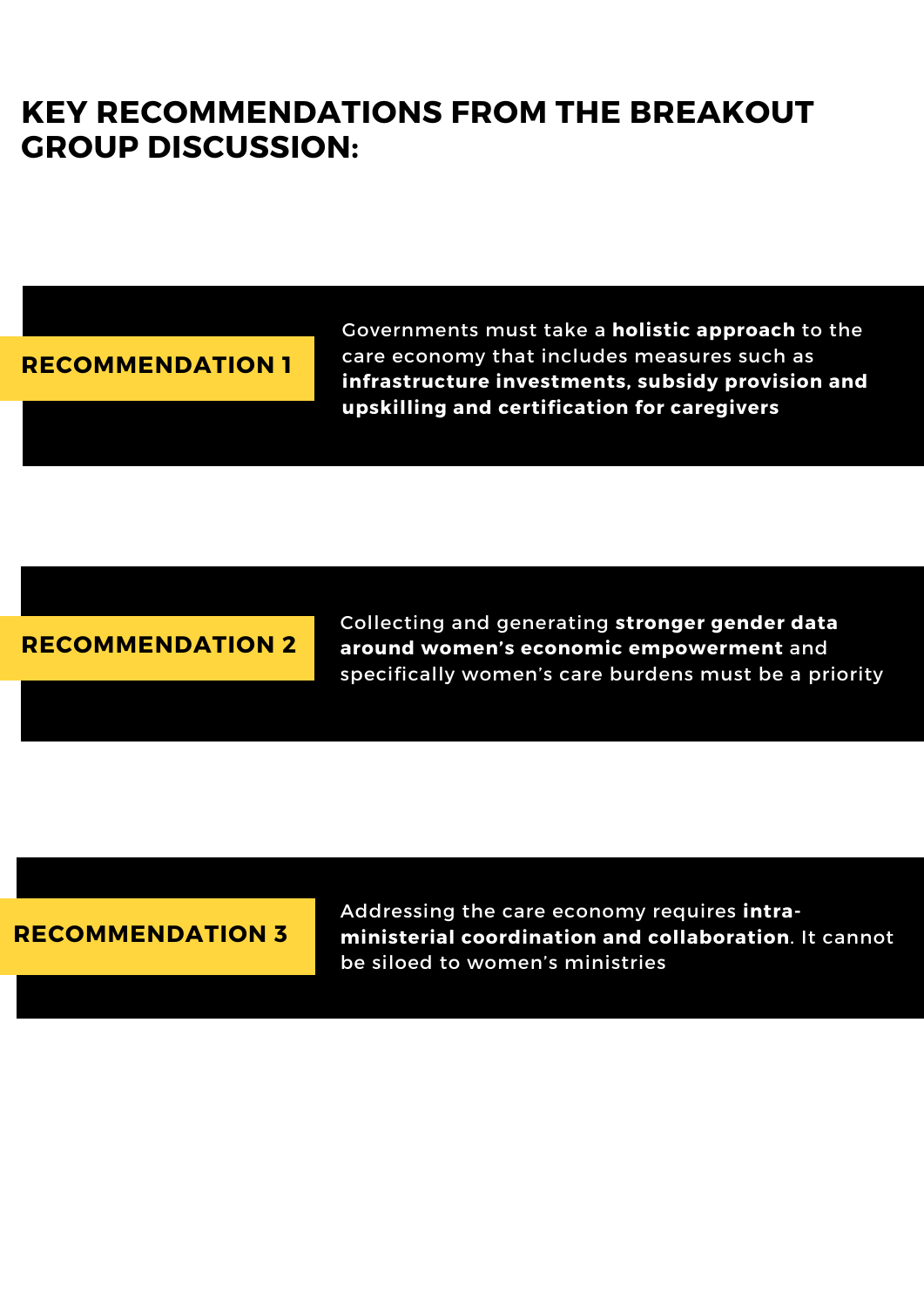**ACTION ROOM 2:** EXPAND DECENT WORK AND EMPLOYMENT IN FORMAL AND INFORMAL ECONOMIES

**Facilitator:**

**Gillian Dowie** Senior Program Officer, Sustainable Inclusive Economies Team, International Development Research Centre (South and South East Asia office)

**Discussant 1: Nitya Nangalia** Coordinator for Collective Social Enterprises, SEWA Bharat

WE HAVE AN OPPORTUNITY TO THEN COLLECTIVELY DISCUSS AND IDENTIFY:

(i) 2-3- Priority actions for this region for the next 5 years (based on the area of discussion) – and we can link these recommendations to other concerns for women and girls

(ii) Up to 2 recommendations of: (a) strategies and/or (b) opportunities for strengthening multi-stakeholder intra-regional collaboration and collective action. It would be good to be clear on which kinds of collaboration will be key

# **KEY INSIGHTS FROM THE BREAKOUT GROUP DISCUSSION:**

## **INSIGHT 1**

Peer networks and collectives are critical in resilience - informal workers in collectives and solidarity networks were more resilient and received better support. Informal workers in collectives also interface more with the formal economy and it offers routes for enterprise formalization. Informal networks can also be engaged in data collection and data sharing as they know the information better

## **INSIGHT 2**

Savings and finance - capital support in the recovery is critical, whether low cost loans and small grants to avoid predatory loans and savings depletion, loss of business

## **INSIGHT 3**

Digital inclusion - this offers a way to enhance resilience of workers and enterprises in both the formal and informal economies. Need to close the digital divide and enhance skills to engage in the digital economy and to utilize it also for network building and expansion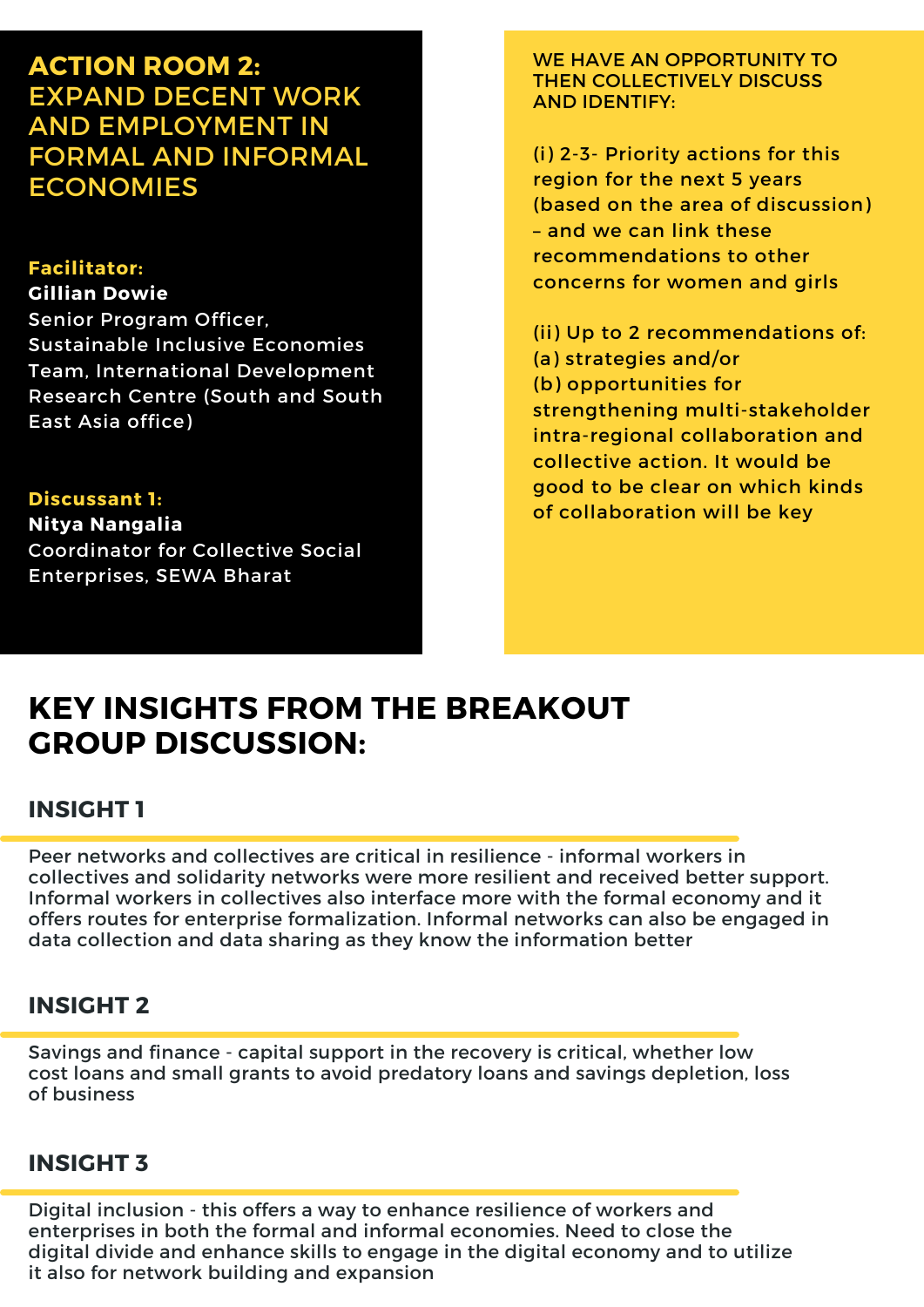# **KEY RECOMMENDATIONS FROM THE BREAKOUT GROUP DISCUSSION:**

#### **RECOMMENDATION 1**

Data and reporting - we need multi stakeholder collaboration and consensus on indicators for measuring progress on workplace gender equality in formal enterprises, and this needs to be done alongside enhanced regulatory frameworks to guide the transformation, and need engagement between private, public, civil society, workers organizations, etc. (including for example engagement between informal/formal workers, government and supply chain organizations). In the informal sector, we need more gender data and information on the impacts and needs

## **RECOMMENDATION 2**

Social protection - key for protection of informal workers and formal workers in time of crisis, it needs to be more responsive to women's care roles, needs to engage women in design of responsive protection, and needs to be prepared for a crisis registration of informal and vulnerable workers to support them when crisis hits. Also needs to capture a larger definition of informal workers and be understandable and accessible to even formal workers who need to fall back on it

#### **RECOMMENDATION 3**

Enterprise support hubs to support women in informal enterprises and entrepreneurs, that recognize their issues and needs, and can take learning from urban to rural areas. Collaboration between workers themselves and their collectives, along with government at different levels and private sector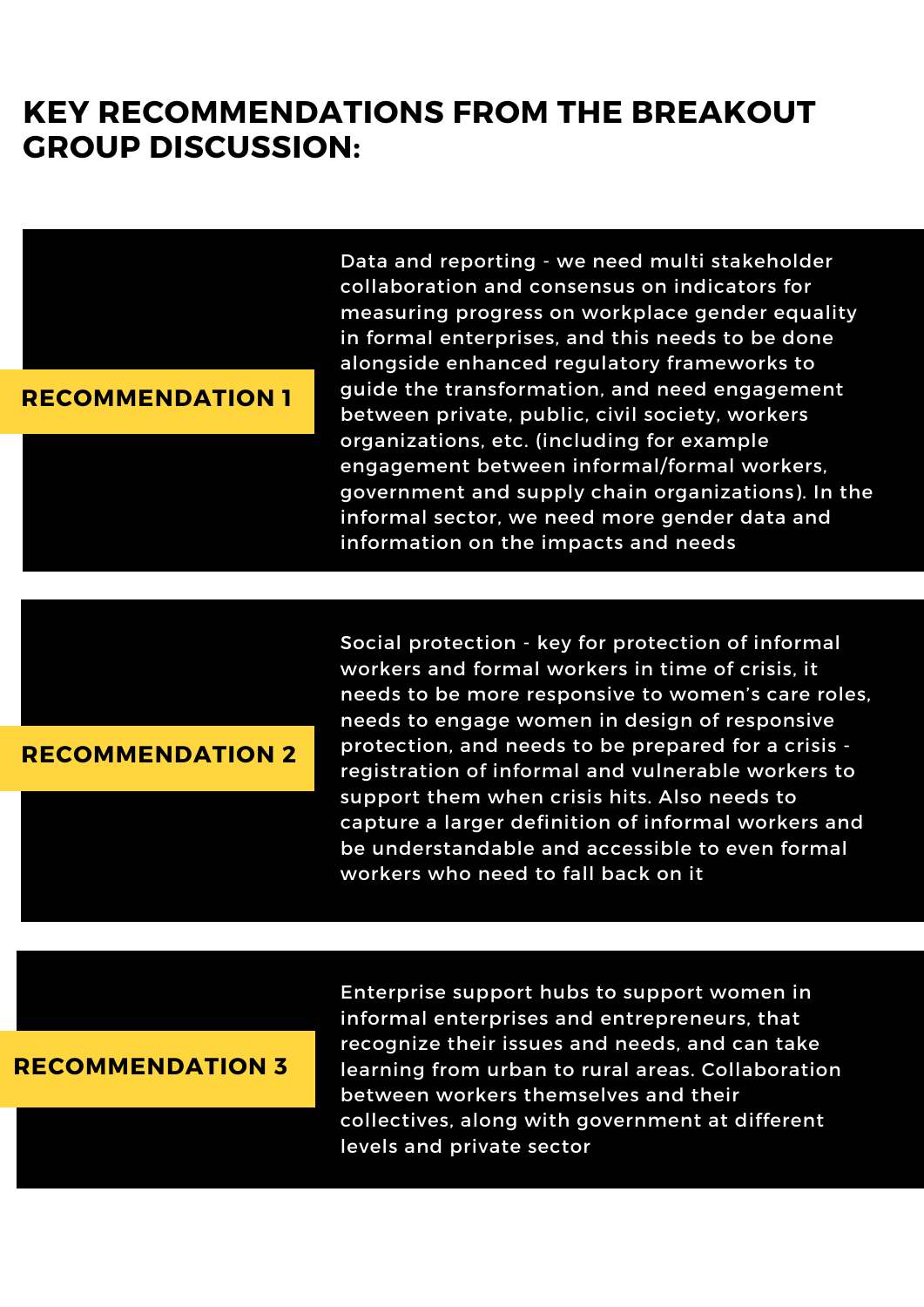**ACTION ROOM 3:** INCREASE WOMEN'S ACCESS TO AND CONTROL, OVER PRODUCTIVE RESOURCES

#### **Facilitator:**

**Mrinalini (Minnie) Venkatachalam** Regional Director, South East Asia and Oceania for WEConnect International (Singapore)

#### **Discussant 1:**

**Naghma Mulla** Chief Executive Officer, Edelgive Foundation **Discussant 2: Aria Widiyanto**

Chief Risk & Sustainability Officer, Amartha

WE HAVE AN OPPORTUNITY TO THEN COLLECTIVELY DISCUSS AND IDENTIFY:

(i) 2-3- Priority actions for this region for the next 5 years (based on the area of discussion) – and we can link these recommendations to other concerns for women and girls

(ii) Up to 2 recommendations of: (a) strategies and/or (b) opportunities for strengthening multistakeholder intra-regional collaboration and collective action. It would be good to be clear on which kinds of collaboration will be key

# **KEY INSIGHTS FROM THE BREAKOUT GROUP DISCUSSION:**

## **INSIGHT 1**

It has become evident that access to land helps increase income of rural women by 30%. In order to access productive assets, women need financial support to restore their livelihoods. Flexible financial mechanisms that are transparent are essential

## **INSIGHT 2**

Many women are not counted in the value chain (e.g. urban informal sector, micro entrepreneurs, etc.). Procurement needs to include women in value chains, especially collectives who represent the rural economy, in order to provide them with representation and growth opportunities through income opportunities

## **INSIGHT 3**

Banking terminology and processes can hinder access to financial support. It is vital to understand women's specific needs and assist them accordingly. Make operations more women-friendly and simplify banking processes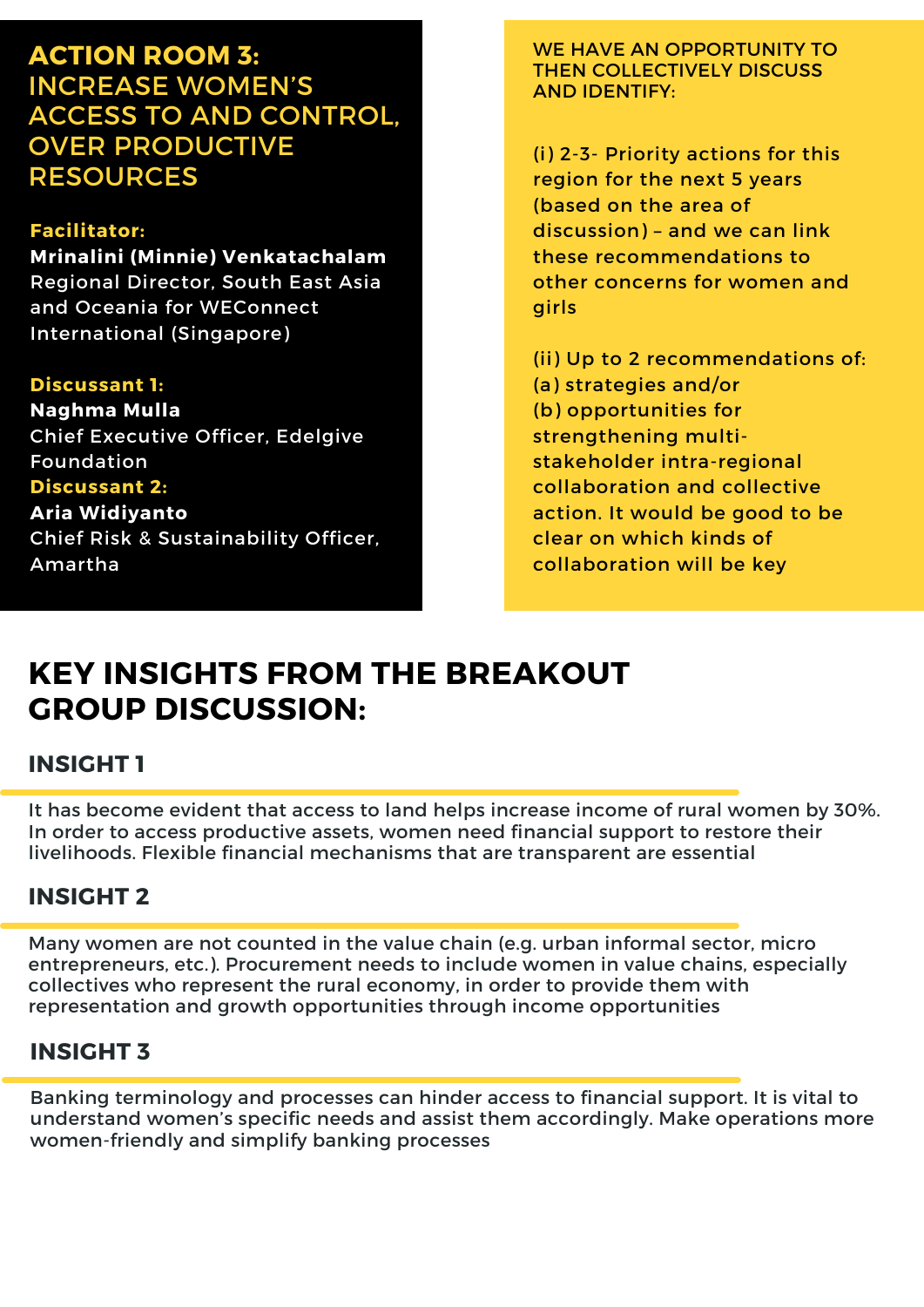## **INSIGHT 4**

Cross-collaborative opportunities for organizations/institutions work together to scale-up, build on and leverage existing initiatives to bring information to the masses

## **INSIGHT 5**

There are discrepancies between gender-budgeting implementation and M&E. The issue is accountability

# **KEY RECOMMENDATIONS FROM THE BREAKOUT GROUP DISCUSSION:**

#### **RECOMMENDATION 1**

Improve access to digital devices such as mobile phones, which are game changers since they cut across geographical borders. This helps women access financial loans, and connect them with financial services in the market. It provides them with learning opportunities with free resources to enhance their skills. This helps them build social cohesion with other women in communities. Financial literacy/access should be promoted in tandem with digital literacy/access to increase empowerment, income and personal assets

#### **RECOMMENDATION 2**

Create a sub-regional coalition with private sector, government representatives and UN.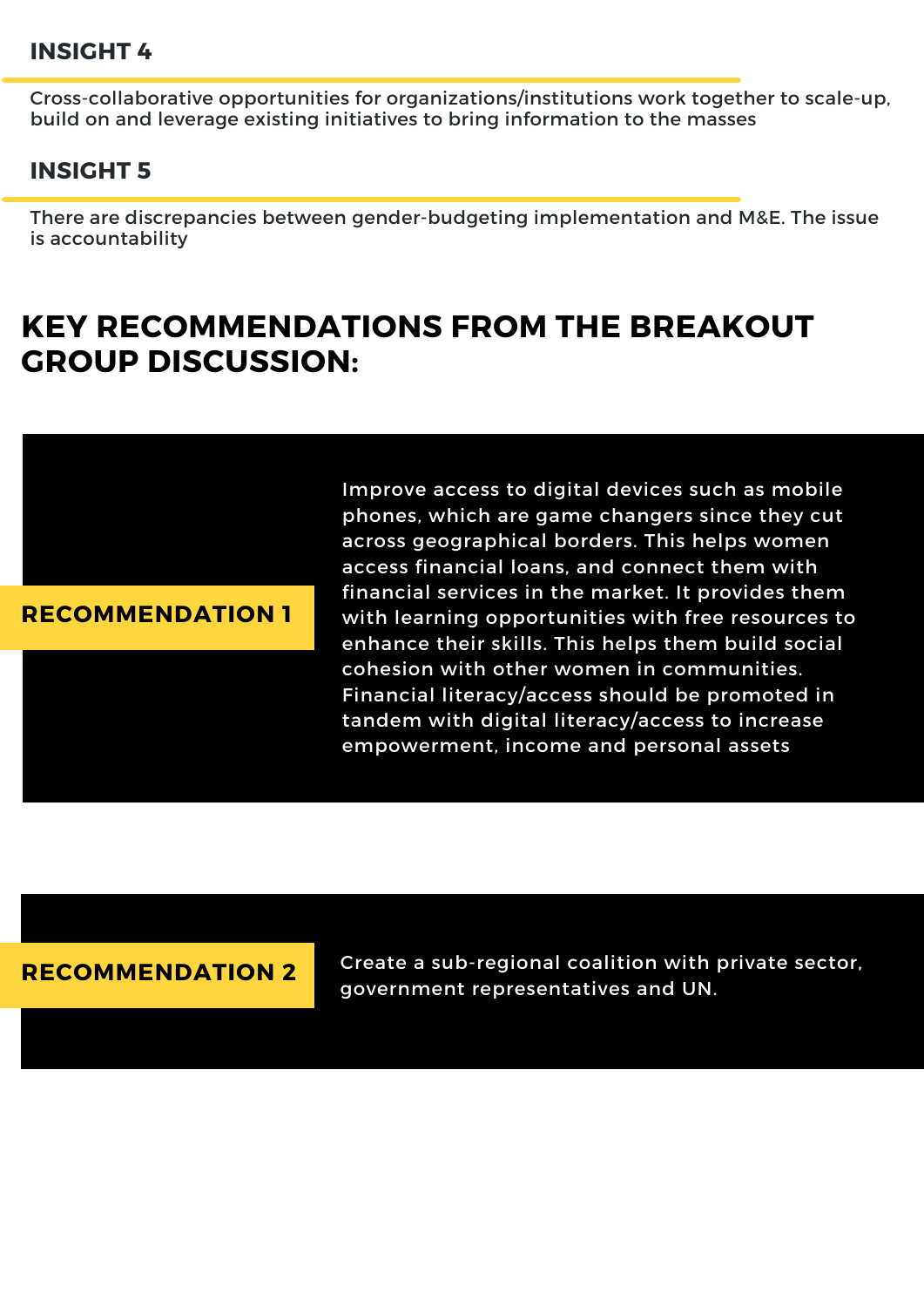## **ACTION ROOM 4:** PROMOTE GENDER TRANSFORMATIVE **ECONOMIES**

## **Facilitator:**

**Paula Uniacke**

Senior Program Officer (Women's Empowerment and Gender Equality), Asia Foundation

## **Discussant 1:**

#### **Lilika Fusimalohi**

Gender Program Coordinator (Fiji & Small Pacific Island countries), Gender and Economic Inclusion Group , International Finance Institute (IFC)

## **Discussant 2:**

**Dr. Fahmida Khatun** Executive Director, Centre for Policy Dialogue (CPD)

WE HAVE AN OPPORTUNITY TO THEN COLLECTIVELY DISCUSS AND IDENTIFY:

(i) 2-3- Priority actions for this region for the next 5 years (based on the area of discussion) – and we can link these recommendations to other concerns for women and girls

(ii) Up to 2 recommendations of: (a) strategies and/or (b) opportunities for strengthening multistakeholder intra-regional collaboration and collective action. It would be good to be clear on which kinds of collaboration will be key

# **KEY INSIGHTS FROM THE BREAKOUT GROUP DISCUSSION:**

## **INSIGHT 1**

Private sector businesses can play an effective role in addressing gender equality including by providing evidence on the demand for gender equality to steer national policy and regulation to provide an enabling and productive economic environment

## **INSIGHT 2**

Gender equality is not only a social and moral imperative for the private sector but also a business and economic necessity. A win for the business, employees, the family unit and the community

## **INSIGHT 3**

Regulations and policymakers should provide guidance to safeguard gender-related risks and access to gender friendly finance

## **INSIGHT 4**

Provide access to financial resources for women-led MSMEs - to enable women to continue their businesses, make key investments (e.g., digitize operations), or even tap into new opportunities- example from Huairou Comm member in Nepal (in context of lock down). For example, could support digitalization of women-owned MSMEs by boosting skills and access to financing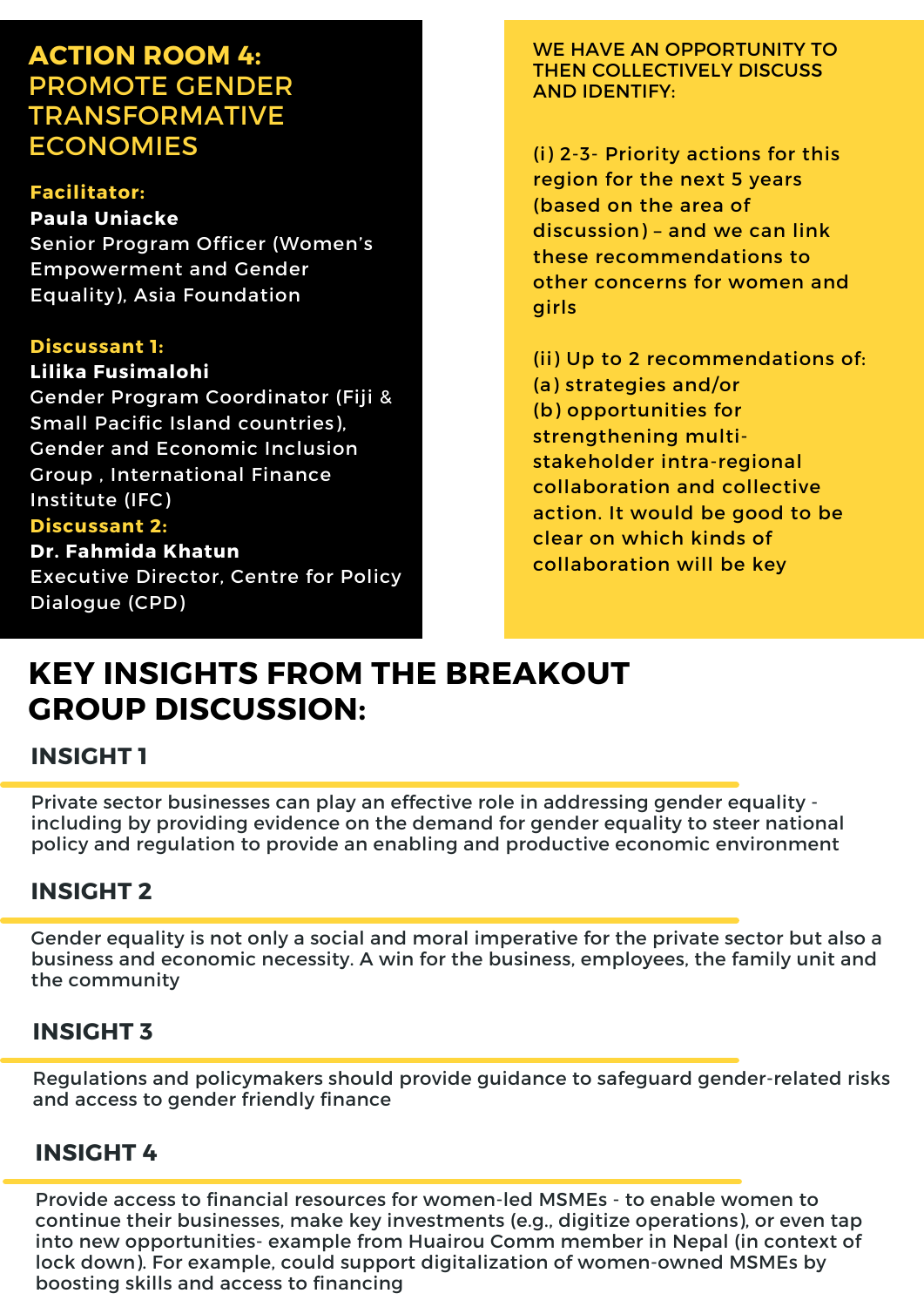## **INSIGHT 5**

Regarding stakeholder engagement, maybe connect with existing networks (organisations who have social/community resources) create space for dialogue with different actors to join the same event to start the dialogue. Build trust with key policy makers, through evidenced based studies

## **INSIGHT 6**

Need to promote the sense of belonging that women rights is human rights and to align the respect of human rights in the role of women and meaningful inclusiveness gender means

# **KEY RECOMMENDATIONS FROM THE BREAKOUT GROUP DISCUSSION:**

## **RECOMMENDATION 1**

Strengthen women's equal rights on property and resources that will contribute to build a gender sensitive financial system

## **RECOMMENDATION 2**

Need initiatives to ensure transparency and accountability in distributing government packages for the poor to face the challenge of COVID-19

## **RECOMMENDATION 3**

Women also need training and capacity development in order to avail the opportunities. Access to technology and the skills to use technology is also very important

## **RECOMMENDATION 4**

Increase dialogue platforms for local service providers, private sector and public sector on key social constraints such as gender based violence, childcare and mental health well being. For example,employment conditions, occupational safety and health measures to address violence and harassment